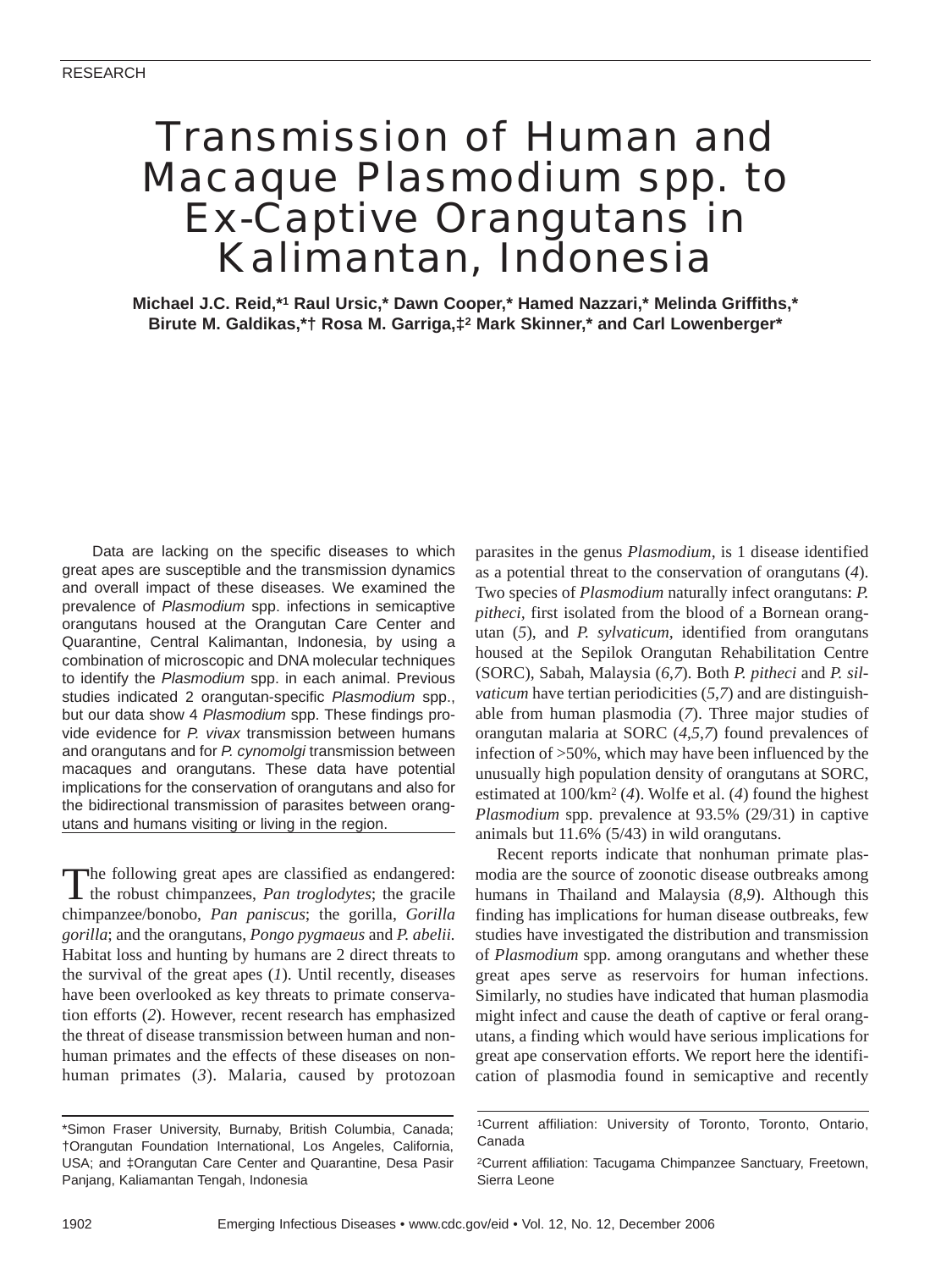arrived orangutans at the Orangutan Care Center and Quarantine (OCC&Q) in the province of Central Kalimantan, Indonesia.

## **Materials and Methods**

#### **Study Site and Population**

The OCC&Q is located in the village of Pasir Panjang, ≈5 km from the city of Pangkalan Bun in the province of Central Kalimantan, Indonesia. The OCC&Q was established by the Orangutan Foundation International in 1998 to serve as a hospital, orphanage, and rehabilitation center for sick and injured orangutans. Most orangutans are delivered by police or forestry officials after they have been confiscated from illegal pet owners; thus, the history of these animals is often unknown. All orangutans living at the OCC&Q are considered to be semicaptive; during the day, these orangutans have access to a nursery forest where they can learn the skills necessary for survival in the wild. At night these orangutans return to cages for sleep. Approximately 200 orangutans were housed at the OCC&Q during the 2003 study period. Samples were obtained from resident orangutans at OCC&Q as part of biannual health checks done by OCC&Q veterinary staff, and samples were obtained from newly confiscated animals as part of routine medical examinations. Orangutans were grouped into 4 categories on the basis of their residence history at OCC&Q: 1) OCC&Q residents (living at OCC&Q for  $\geq$ 4 months) (n = 69), 2) newly confiscated arrivals (living at OCC&Q for  $\langle 4 \text{ months} \rangle$  (n = 14), 3) newly confiscated arrivals with a previous history of treatment for malaria  $(n = 1)$ , 4) newly arrived animals that had at 1 time been ex-captives, previously released back into the forest  $(n = 2)$ . All animals also were grouped by size,

which was used to estimate age: small  $($ <15 kg $)$ , medium (15–30 kg), and large (>30 kg) (Table).

#### **Sample Collection and Preservation**

Blood samples were collected by an OCC&Q veterinarian with a 25-gauge  $\times$  1<sup>5</sup>/<sub>8</sub>-inch PrecisionGlide needle (Becton, Dickinson, and Company, Oakville, Ontario, Canada) and a 3-mL syringe. Some animals were sampled more than once so the effectiveness of antimalarial chemotherapy could be monitored. Thin and thick blood smears were prepared, fixed with methanol, stained with 10% Giemsa stain for 30 min, and destained with water (*10*). Samples were examined microscopically under 1,000× magnification, and levels of parasitemia were estimated (10). Aliquots of blood (5–10 µL) were placed by pipette onto each of 4 circular areas on Whatman FTA Classic Cards (Whatman Inc., Florham Park, NJ, USA), dried overnight at room temperature, and transported to Simon Fraser University for subsequent analysis.

## **DNA Extraction**

DNA was extracted from the Whatman FTA Classic Cards following the manufacturer's instructions (*11*,*12*). In subsequent PCR analyses, we used an entire punch or 2  $\mu$ L of eluted DNA per reaction.

## **PCR Analysis**

We used primers designed against the 18S small subunit ribosomal RNA (*4*,*13*). The DNA samples were used in a 3-step PCR process. In step 1, PCR of DNA on the disks or from elutant was amplified with primers rPLU1 (5′-TCA AAG ATT AAG CCA TGC AAG TGA-3′) and rPLU5 (5′-CCT GTT GTT GCC TTA AAC TCC-3′) in a standard 50-µL PCR with a PTC-200 Thermocycler (MJ

Table. Demographic data and infection status of orangutans housed at the Orangutan Care Center and Quarantine (OCC&Q), Central Kalimantan, Indonesia

| Demographic category                                         | Size*  | No. | Sex |    | Blood smear positive<br>for Plasmodium spp. |   | DNA positive for<br>Plasmodium spp. |  |
|--------------------------------------------------------------|--------|-----|-----|----|---------------------------------------------|---|-------------------------------------|--|
|                                                              |        |     | M   | F  | M                                           |   | M                                   |  |
| OCC&Q residents                                              | Small  | 4   | 3   |    |                                             | n |                                     |  |
|                                                              | Medium | 61  | 28  | 33 |                                             | n |                                     |  |
|                                                              | Large  |     |     |    |                                             |   |                                     |  |
| Newly confiscated arrivals                                   | Small  | 14  | 5   |    |                                             |   |                                     |  |
|                                                              | Medium |     |     |    |                                             |   |                                     |  |
|                                                              | Large  |     |     |    |                                             |   |                                     |  |
| Newly confiscated arrivals<br>treated previously for malaria | Small  |     |     |    |                                             |   |                                     |  |
|                                                              | Medium |     |     |    |                                             |   |                                     |  |
|                                                              | Large  |     |     |    |                                             |   |                                     |  |
| Newly recaptured feral animals                               | Small  |     |     |    |                                             |   |                                     |  |
|                                                              | Medium |     |     |    |                                             |   |                                     |  |
|                                                              | Large  |     |     |    |                                             |   |                                     |  |
| Total                                                        | Small  | 19  | 8   |    |                                             |   |                                     |  |
|                                                              | Medium | 63  | 28  | 33 |                                             |   |                                     |  |
|                                                              | Large  | 4   | 3   |    |                                             |   |                                     |  |

\*Size classes were used as an estimate of age. Small orangutans weigh <15 kg, medium orangutans weigh 15–30 kg, and large orangutans weigh >30 kg.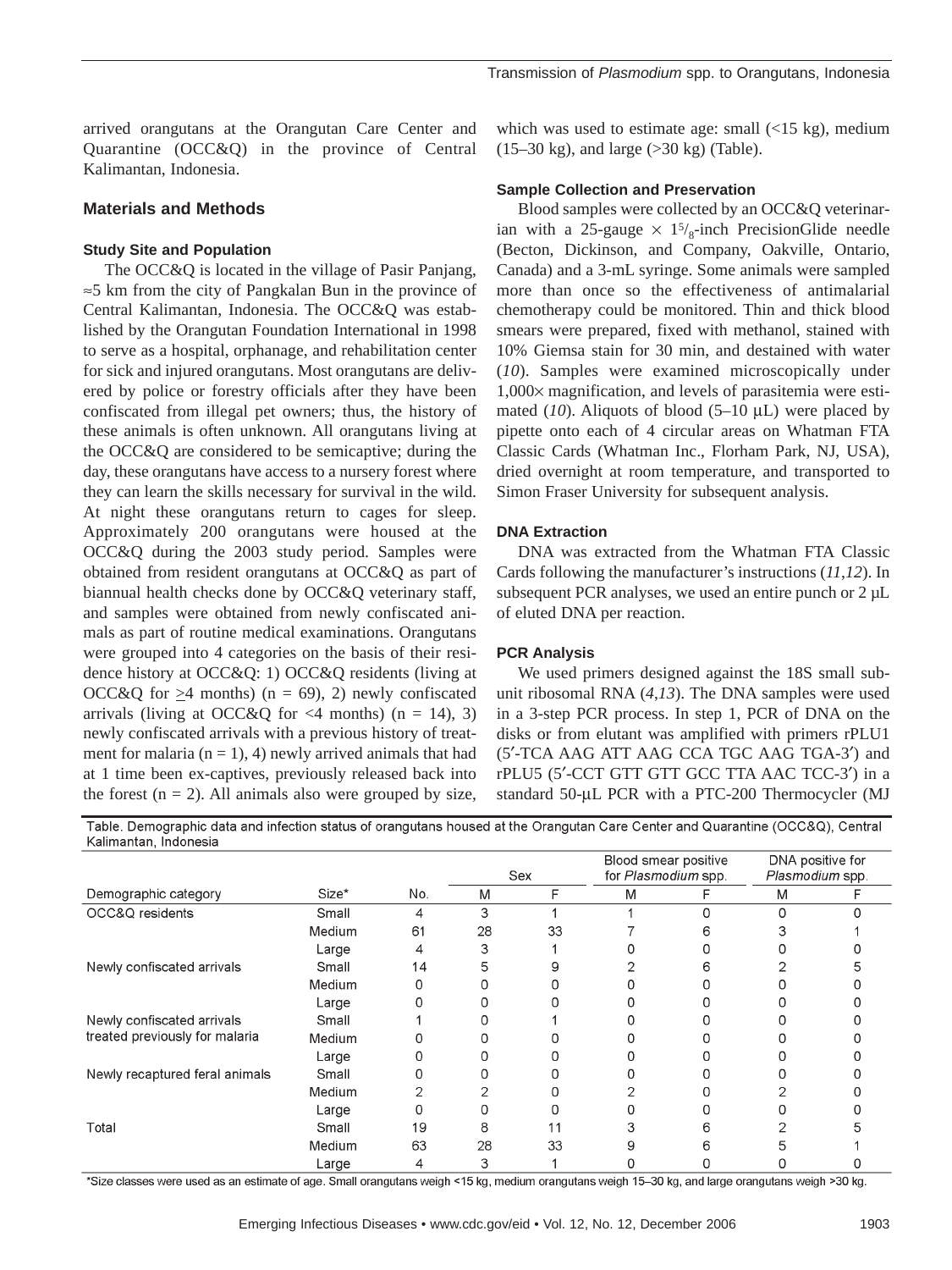## RESEARCH

Research; Waltham, MA, USA) under the conditions of 94°C for 4 min, and 35 cycles at 94°C (30 sec), 55°C (1 min), 72°C (1 min), with an additional extension at 72°C (4 min).

In step 2, this product was used in a nested PCR with primers rPLU 3 (5′-TTT TTA TAA GGA TAA CTA CGG AAA AGC TGT-3′) and rPLU Cal 2 (5′-CGC TAT TGG AGC TGG AAT TAC C-3′) in a 25-µL reaction under the conditions of 94°C (4 min) and 35 cycles at 94°C (10 sec), 60°C (10 sec), 72°C (45 sec), with an additional extension at 72°C (4 min). PCR products were size fractionated by electrophoresis on a 1% agarose gel containing ethidium bromide and examined on a BioDoc gel documentation System (UVP, Upland, CA, USA). A  $\approx$ 500-bp band confirmed *Plasmodium* spp. DNA in the initial PCR sample.

We used the DNA from step 1 that tested positive in step 2 in a third PCR with primers rPLU 3 (5′-TTT TTA TAA GGA TAA CTA CGG AAA AGC TGT-3′) and rPLU Cal (5′-ACA CAW RGT KCC TCT AAG AAG C-3′) by using BD Sprint Advantage Single Shots (Clontech, Palo Alto, CA, USA) under the conditions of  $95^{\circ}C(1 \text{ min})$ , and 35 cycles at  $95^{\circ}$ C (30 sec), and  $58^{\circ}$  (3 min), with an additional extension at 58°C (3 min). These nested primers amplified an ≈1,500-bp fragment that contains 3–4 variable regions of the ribosomal sequence that can be used for species determination. After electrophoresis, PCR products were excised from the gel, purified by using a Qiagen Gel Purification Kit (Qiagen, Valencia, CA, USA), and ligated into pGEM-T-Easy Vector (Promega, Madison WI, USA). Putative transformants were identified by using blue-white screening of XL1-Blue Cells (Stratagene, La Jolla, CA, USA), grown overnight in 5 mL LB medium with ampicillin  $(100 \mu g/\mu L)$  and purified by using Wizard Plus Miniprep DNA Purification System (Promega). Sequencing of clones was done by using BigDye Chemistry (version 3.1) (Applied Biosystems, Foster City, CA, USA) and with the plasmid primers SP6 and T7 (*14*).

## **Data Analysis**

The nucleotide sequences obtained were compared with those *Plasmodium* spp. sequences available in public databases by using BLASTN (nucleotide-nucleotide) (available from www.ncbi.nlm.nih.gov/blast/). All available sequences of the *Plasmodium* spp. 18S sRNA gene, which contained complete sequences of our target region, were downloaded.

## **Results**

## **Field Results**

We collected 97 blood samples from 86 animals: 19 small, 63 medium, and 4 large orangutans, of which 41

were males and 45 were females (Table). Of the 69 OCC&Q residents tested (34 males, 35 females), 14 (20.3%) tested positive for *Plasmodium* spp. infections (8 males and 6 females) (Table). Eight of 14 newly arrived animals tested positive for *Plasmodium* spp. (57%) (2 small males and 6 small females) (Table). The newly arrived animal treated previously for malaria symptoms proved negative for *Plasmodium* spp. Both previously released ex-captive, medium-sized male orangutans, brought to OCC&Q from a release site in Tanjung Puting National Park for treatment of amebic dysentery, tested positive for *Plasmodium* spp. (Table).

## **DNA Analysis**

We amplified, cloned, and sequenced a  $\approx$ 1,500-bp segment of the *Plasmodium* spp. 18S sRNA gene from 13 of the 24 orangutans whose blood had been found positive for *Plasmodium* spp.: 4 from OCC&Q residents (3 males, 1 female), 7 from newly confiscated arrivals (2 males, 5 females), and 2 newly arrived feral animals (2 males) (Table). We aligned the sequences with similar sequences available in the databases, and generated phylogenetic trees based on a nearest neighbor analysis at the nucleotide level. We then aligned at the nucleotide level the sequences we obtained from our 13 *Plasmodium* spp.–infected orangutans. Phylogenetic trees showing the nearest neighbor relationships of our sequences were created from these alignments (Figure 1).

The 13 sequences we obtained form 4 distinct groups at the nucleotide level. On the basis of these groupings, we designated samples VS25, VS28, VM75, and VM82 as group 1; samples VS14 and VM88 as group 2; VS21, VS32, VS33, VM40, VM55, and VM71 as group 3; and VS63 as group 4. From each of these groupings, we selected 1 sequence to represent the entire group. These representative samples were then aligned at the nucleotide and translated amino acid level with available sequences downloaded from the databases to generate a phylogenetic tree (Figure 2).

Group 1 (representative sequence VM82) consists of 1,519 bp at the nucleotide level and translates to a putative protein with a length of 506 amino acids (aa). VM82 shares the greatest sequence identity with *P. cynomolgi* (94%) and *P. inui* (95%). A phylogenetic tree shows the close association with *P. inui* and *P. cynomolgi*. We then aligned VM82 solely with its 2 closest homologs, *P. inui* and *P. cynomolgi.* These 3 sequences are highly conserved but have variable areas between bases 106–155, 633–672, 720–730, and 1,018–1,050, which indicate a closer similarity with *P. cynomolgi.* Because of differences between VM82 and *P. cynomolgi* in the region of bases 143–155, 646–673, and 1,023–1,043, we designated this group as a *P. cynomolgi*–like parasite.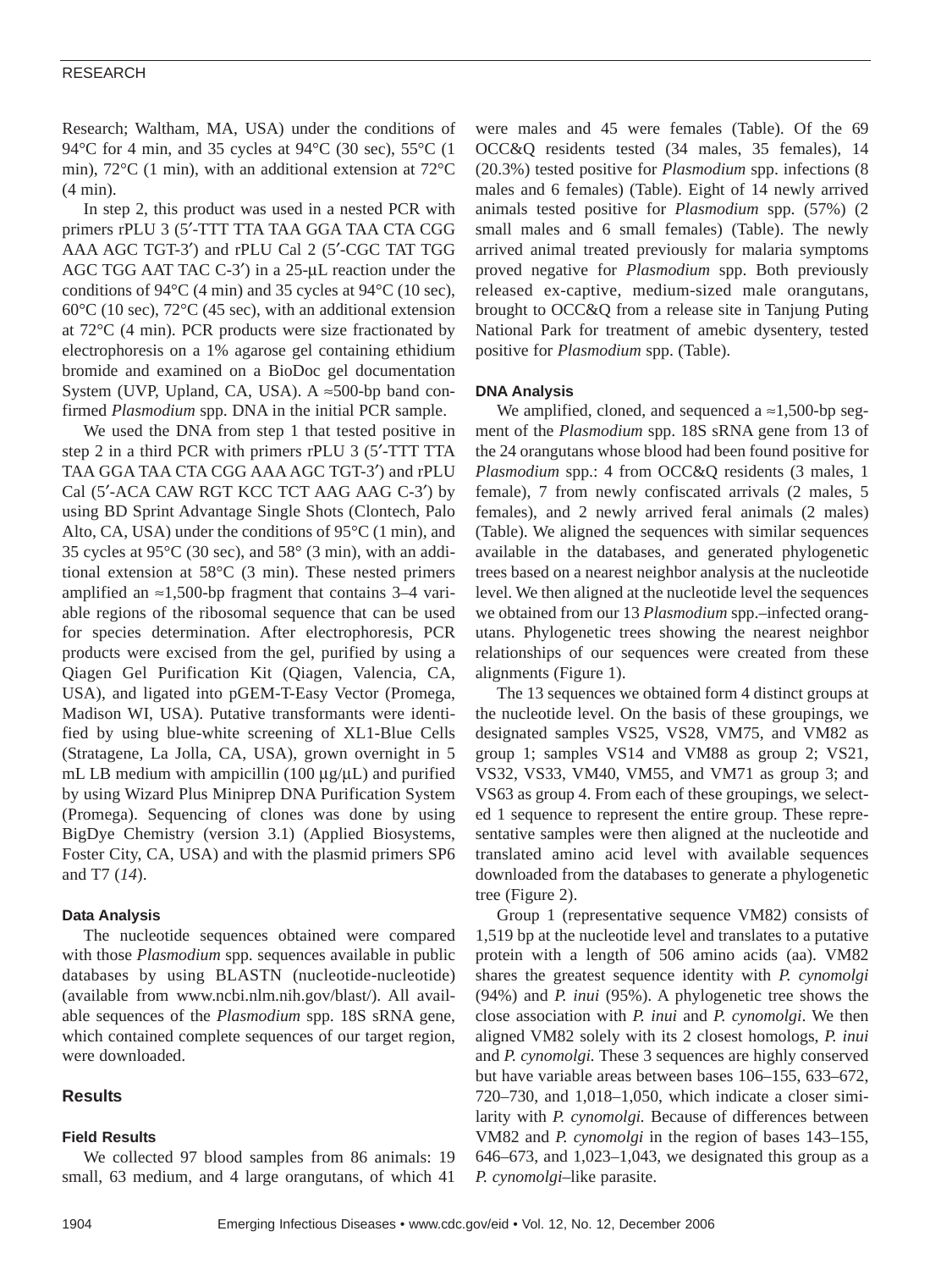

Figure 1. Phylogenetic tree of obtained sequences at the nucleotide level. Phylogenetic analysis of 14 individual sequences of the 18S small subunit ribosomal RNA gene (nucleotide level) isolated from the blood of orangutans housed at the Orangutan Care Center and Quarantine by PCR. Group 1 (*Plasmodium cynomolgi*–like) is represented by sequences from VS25, VS28, VM75, and VM82; group 2 (*P. inui*–like) is represented by sequences from VS14 and VM88; group 3 (*P. cynomolgi*) is represented by VS21, VS32, VS33, VM40, VM55, and VM71; and group 4 (*P. vivax*) is represented by sequence VS63.

Group 2 (representative sequence VM88) consists of 1,544 bp at the nucleotide level and translates to a putative protein with a length of 514 aa. Throughout the variable regions, VM88 shares substantial similarity with *P. hylobati* (89%–96%), *P. inui* (90%–97%), *P. fieldi,* (89%–95%) and *P. cynomolgi* (90%–95%). We then aligned VM88 solely with its 2 closest homologs, *P. inui* and *P. cynomolgi.* These 3 sequences are highly conserved but show 2 large variable areas between bases 113–175 and 630–670. Despite sharing the greatest homology with *P. inui,* differences between VM88 and *P. inui* in the region of bases 110–175, 712–735, 789–887, and 1,495–1,551 indicate that this is a *P. inui*–like parasite.

Group 3 (representative sequence VM40) consists of 1,515 bp at the nucleotide level and translates to a putative protein with a length of 505 aa. VM40 shares significant identity with 3 *Plasmodium* spp. at the nucleotide level: *P. hylobati*, (96%–97%), *P. inui* (95%–97%), and *P. cynomolgi* (96%–98%). Alignment of VM40 solely with its 2 closest sequences indicated this sequence is homologous to *P. cynomolgi*.

Group 4, sequence VS63, consists of 1,582 bp at the nucleotide level and translates to a putative protein with a length of 526 aa. At the nucleotide level, VS63 shares the greatest identity with *P. simium* (97%–98%) and *P. vivax* (96%–98%).

## **Discussion**

Our results indicate that newly arrived orangutans to OCC&Q are statistically more likely to be infected with *Plasmodium* spp. than resident orangutans ( $\chi^2 = 8.11$ , degrees of freedom  $[df] = 1$ , p<0.01). Because these animals were confiscated from humans, we do not know their

history or often the specific geographic region from which they originated. Increased levels of stress caused by time spent in direct contact with humans, reduced arboreality, and lack of a nutritious and normal diet may contribute to increased levels of infection (*4*).

Small orangutans were significantly more likely to be infected with *Plasmodium* spp. than medium orangutans  $(\chi^2 = 3.91, df = 1, p<0.05)$  or medium and large orangutans combined ( $\chi^2 = 4.59$ , df = 1, p<0.05). Whether these results are coincidental or whether older animals have some protection against reinfections with *Plasmodium* spp. has not been studied. In humans, most deaths attributed to malaria occur in young children, and evidence of ageacquired immunity against *Plasmodium* spp. has been found (*15*). However, such studies in other primates are few, and we can only speculate that the same phenomenon might be evident here.

We were unable to amplify *Plasmodium* spp. DNA from 9 of the orangutans identified in the field as positive. This may have been due to poor blood preservation, DNA degradation, infections with very low levels of parasitemia, or a misidentification of *Plasmodium* spp. in the initial blood smears.

No published data are available on the level of illness and death suffered by orangutans as a direct result of malaria, nor do data exist on the ability of the orangutan immune response to clear these infections. As a result, the orangutan plasmodia have been considered benign. However, orangutan rehabilitation facilities in Sumatra and Kalimantan have reported the elimination of debilitating,



Figure 2. Phylogenetic tree of small subunit ribosomal RNA from different *Plasmodium* spp. Sequences were downloaded from GenBank, aligned by using CLUSTAL W (Megalign, DNA Star, Madison, WI, USA) and the tree generated by nearest-neighbor analysis. Once the sequences were aligned, we also aligned our representative sequences with the 2 nearest matches for more detailed determination of closest associations. Sequences used and their GenBank accession nos. were *P. gallinaceum* (M61723), *P. berghei (*AJ243513), *P. falciparum* (AL929354), *P. ovale* (AJ001527), *P. malariae* (AF88000), *P. vivax* (U03080), *P. cynomolgi* (L08241), *P. fragile* (M61722), *P. knowlesi* (U83876), *P. reichenowi* (Z25819), *P. simium* (U69605), and *P. inui* (U72541), clone 40 (*P. cynomolgi* [DQ660816]), clone 63 (*P. vivax* [DQ660817]), clone 82 (*P. cynomolgi*–like [DQ660818]), and clone 88 (*P. inui*–like [DQ660819]).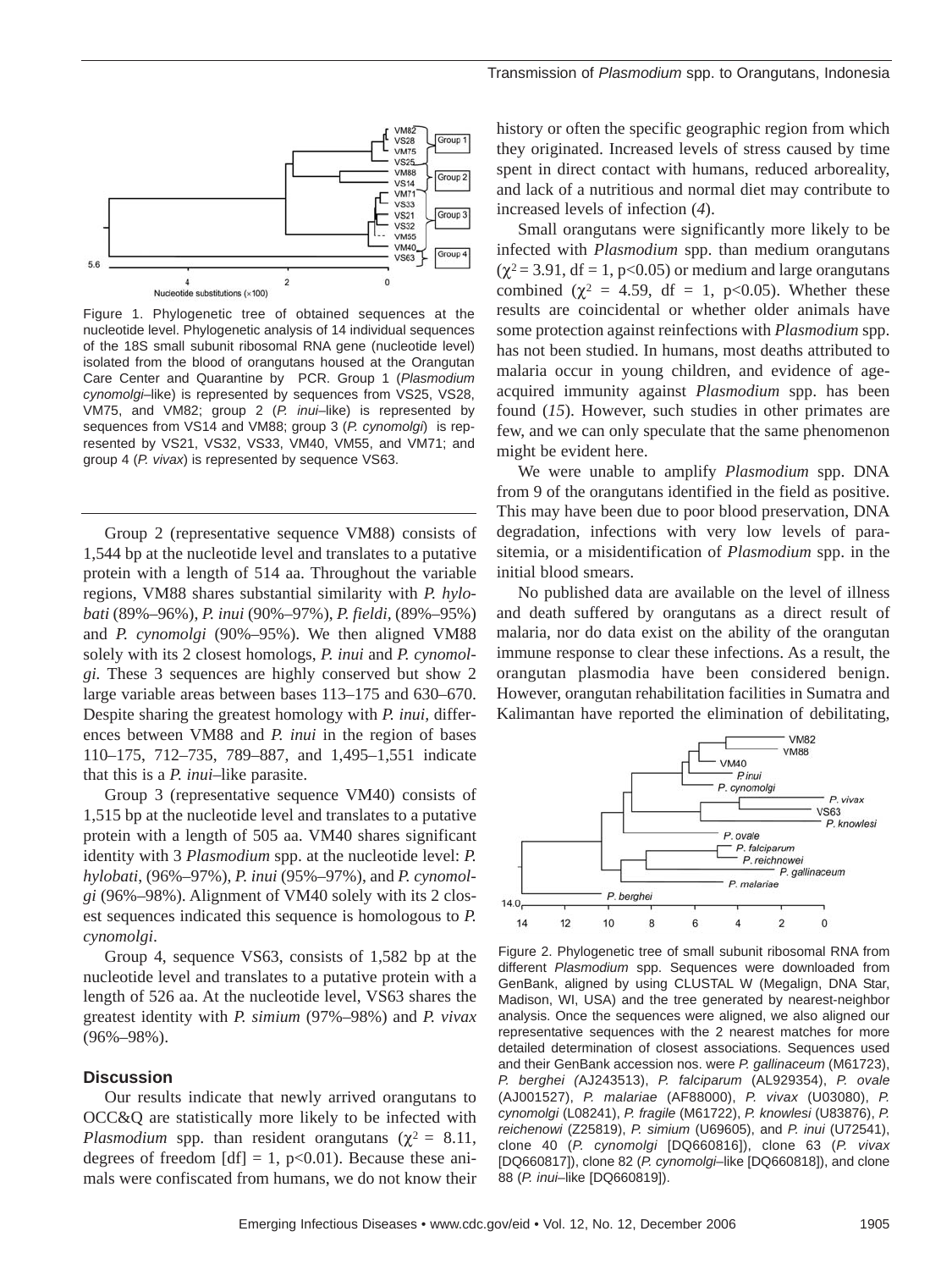## RESEARCH

malarialike symptoms after treatment with antimalarial drugs ([*16*]; C. van Schaik, pers. comm., 2002). In 2002, OCC&Q treated malarialike symptoms in several orangutans with antimalarial drugs. These animals responded to treatment and returned to normal activity, but this does not definitively prove that their illnesses were the result of malaria (*16*). Because of the paucity of studies on malaria in orangutans, all done at SORC (*4*,*7*), we can only compare our data gathered at OCC&Q with data on the semicaptive orangutans tested at SORC (*4*). However, that study found a high prevalence of infection (93.5%) compared with our study (20.3%). Wolfe et al. (*4*) suggest that several behavioral and ecologic factors may contribute to higher rates of infection with *Plasmodium* spp. among semicaptive orangutans such as decreased arboreality, decreased day ranges, changes in social structure, increased population density, dietary changes, and stress. Each of these factors is also found to some degree in the orangutans housed at OCC&Q. Many ecologic factors differ between these 2 study sites. The region around the OCC&Q is primarily peat swamp forest (*17*,*18*), which typically does not support the growth and development of mosquito larvae. Wolfe et al. (*4*) also discussed the potential role of human activities that contributed to the high prevalence of *Plasmodium* spp. at SORC. These included the proximity of SORC to human settlements, very high densities of orangutans, and the effects of human-made structures such as drainage ditches, which increase the availability of standing water and vector mosquito population. However, no data exist on what mosquito species inhabit these regions or which species might transmit nonhuman plasmodia to orangutans.

Our DNA analyses show 4 distinct groups of *Plasmodium* spp. in the orangutans housed at OCC&Q, on the basis of an  $\approx$ 1,500-bp segment of the 18S sRNA, considered an "ideal target" for *Plasmodium* spp. identification (*19*). Previous studies that relied on parasite morphology found 2 plasmodia in orangutans; *P. pitheci* and *P. silvaticum* (*4*,*7*), but no DNA sequences with which we could compare our data are available in the databanks for these 2 species. The macaque parasite *P. inui* has also been reported in orangutans housed at SORC (*4*), but these data have yet to be published. Two of our 4 sequences (groups 1 and 2) may possibly represent *P. silvaticum* and *P. pitheci* sequences. These are members of the *P. vivax*/Southeast Asian primate *Plasmodium* spp. group of parasites as are the macaque plasmodia *P. cynomolgi*, *P. inui, P. fragile,* and *P. knowlesi* (*20*–*26*).

The group 3 sequences align best with *P. cynomolgi,* a macaque *Plasmodium* sp. that can infect humans. *Plasmodium cynomolgi*, first identified in Javan *Macaca fascicularis* (*5*), is also a member of the *P. vivax*/Southeast Asian primate plasmodia group (*20*–*26*) and has been studied as the primate counterpart to human *P. vivax* (*27*). The presence of this parasite in orangutans indicates the crossspecies transfer of *Plasmodium* spp. between macaques and orangutans. Macaques are common throughout Kalimantan and often can be seen crossing the road into and out of the nursery forest used by orphaned orangutans housed at OCC&Q. Although no confirmed reports exist of orangutans being infected with plasmodia specific to other primates, humans have been infected naturally with at least 2 species of macaque plasmodia (*5*,*8*,*9*). A macaque parasite, *P. knowlesi,* naturally infects humans in Malaysia (*5*) and continues to be an important zoonotic infection in Southeast Asia (8,9). Finding 1 of these species in orangutans housed at OCC&Q would not be surprising.

The group 4 sequence is the most relevant. This sequence aligns most closely with *P. simium* (found only in the New World) and *P. vivax* (found throughout Southeast Asia) and secondarily with *P. knowlesi* (Figure 2). When we compared several *P. knowlesi* sequences with each other, with VS63, and with *P. vivax,* the latter 2 were essentially identical, and BLAST pairwise comparison generated 1 contiguous sequence with >98% shared identity. Areas of notable differences were found between VS63 and *P. knowlesi.* The BLAST pairwise comparison indicates 5 discrete regions of alignment separated by nonsimilar regions, which indicates that VS63 is not a known variant of *P. knowlesi.*

*P. vivax* and *P. simium* are genetically indistinguishable at 13 microsatellite loci and 8 tandem repeats (*27*). Because *P. simium* does not exist in Southeast Asia, we have the first report of an orangutan being infected with human *P. vivax*. This orangutan was a recent arrival at OCC&Q, had been confiscated from human captivity, had extensive interactions with humans in a domestic setting, and had arrived at OCC&Q with a low-level infection that was untreated 3 months before this study began, which indicates a fully functional infection.

*P. vivax* is one of the most widespread of the human plasmodia; it infects 70–80 million persons in the lowlying, coastal, and marshy regions of the world (*5*,*24*). Data on the human plasmodia of Central Kalimantan are not easily accessible through the available scientific databases. We assume that *P. vivax* is present in this region on the basis of the results of our study, the widespread nature of this parasite (*5*,*24*), and reports of chloroquine-resistant *P. vivax* in neighboring West Kalimantan (*28*). That *P. vivax* is infective to orangutans is not surprising. Current evidence suggests that *P. vivax* originated 80,000–10,000 years ago from a macaque *Plasmodium* sp. (*22*–*24*). Because humans are genetically closer to orangutans than to macaques, if *P. vivax* arose as the result of a recent host switch, then orangutans also could be infected with *P. vivax*.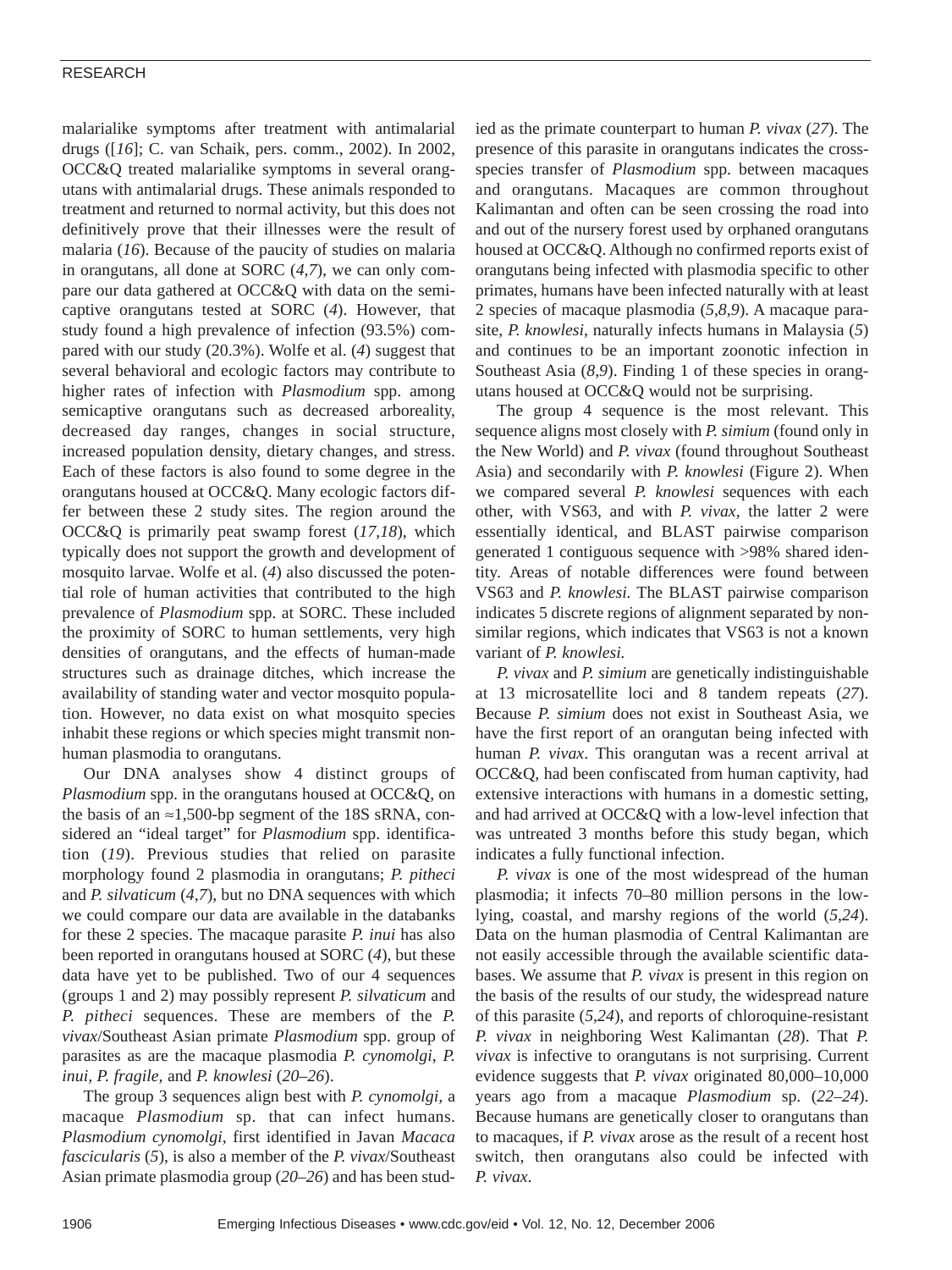Our data indicating that orangutans can be infected with human *P. vivax*, and the corresponding infection of humans with macaque plasmodia (*8*,*9*) emphasize the potential importance of the bidirectional transmission of these parasites between humans and nonhuman primates living in close proximity. Increasing our understanding of potential host species and phylogenetic associations of closely related parasites may help identify the origins of human diseases (*3*,*29*,*30*).

The data presented here suggest that Bornean orangutans (*Pongo pygmaeus*) may be infected by 4 species of plasmodia; 2 of these may represent the previously identified orangutan plasmodia *P. pitheci* and *P. silvaticum.* Macaque malaria in orangutans suggests cross-species transmission of a parasite between macaques and orangutans living sympatrically in Kalimantan (as had been described for human infections with macaque malaria in Thailand and Malaysia) (*8*,*9*). Orangutans also may be susceptible and may be exposed to infection from the human parasite, *P. vivax*, although few data are available on the symptoms of macaque or human malaria infections in orangutans. Nonetheless, these findings could have important implications for orangutan conservation and rehabilitation programs and for humans who live in close proximity to orangutans. The role of humans and great apes as reservoirs of parasites that can be shared and transmitted between both hosts has not been well-studied. Conservation and rehabilitation programs that permit visits by humans must take into consideration the exchange of parasites between humans and endangered species, the implications of human parasites on the survival of the great apes in these centers, and the potential of these animals to serve as reservoirs of human parasites.

#### **Acknowledgments**

We thank the OCC&Q staff for their help in this research, the Indonesian Institute of Sciences, Nello Angerelli and Chris Dagg for permission to conduct this research, and for facilitating the export of blood samples to Canada.

This research was reviewed and approved by the Simon Fraser University Animal Care Committee (675B-03) under Canadian Council on Animal Care guidelines. This research was funded in part by the Canada Research Chairs program, Canadian Institutes of Health Research (no. 69558), and National Sciences and Engineering Research Council of Canada (no. RPG261940) grants to C.L.

Mr Reid recently completed a master's degree at Simon Fraser University, Burnaby, British Columbia, Canada, where he studied malaria parasites in orphaned orangutans. His main research interests include cross-species transmission of pathogens among primates and issues surrounding primate conservation and reintroduction.

## **References**

- 1. Butynski TM. Africa's great apes. In: Beck BB, Stoinski TS, Hutchins M, Maple TL, Norton B, Rowan A, et al., editors. Great apes and humans: the ethics of coexistence. Washington: Smithsonian; 2001. p.  $3 - 56$ .
- 2. Wallis J, Lee DR. Primate conservation: the prevention of disease transmission. Int J Primatol. 1999;20:803–26.
- 3. Jones-Engel L, Schillaci MA, Engel G, Paputungan U, Froehlich JW. Characterizing primate pet ownership in Sulawesi: implications for disease transmission. In: Paterson JD, Wallis J, editors. Commensalism and conflict: the human primate interface. Special topics in primatology, vol. 4. Norman (OK): American Society of Primatologists; 2005. p. 97–221.
- 4. Wolfe ND, Karesh WB, Kilbourne AM, Cox-Singh J, Bosi EJ, Rahman HA, et al. The impact of ecological conditions on the prevalence of malaria among orangutans. Vector Borne Zoonotic Dis. 2002;2:97–103.
- 5. Coatney GR, Collins WE, Warren M, Contacos PG. The primate malarias. Washington: National Institute of Allergy and Infectious Disease; 1971.
- 6. Garnham PCC, Rajapaksa N, Peters W, Kilick-Kendrick R. Malaria parasites of the orang-utan *(Pongo pygmaeus).* Ann Trop Med Parasitol. 1972; 66:284–94.
- 7. Peters W, Garnham PCC, Killick-Kendrick R, Rajapaska N, Cheong WH, Cadigan FC. Malaria of the orang-utan *(Pongo pygmaeus)* in Borneo. Philos Trans R Soc Lond B Biol Sci. 1976;275:439–82.
- 8. Jongwutiwes S, Putaportip C, Iwasaki T, Sata T, Kanbara H. Naturally acquired *Plasmodium knowlesi* malaria in human, Thailand. Emerg Infect Dis. 2004;10:2211–3.
- 9. Singh B, Sung LK, Matusop A, Radhakrishnan A, Shamsul SS, Cox-Singh J, et al. A large focus of naturally acquired *Plasmodium knowlesi* infections in human beings. Lancet. 2004;363:1017–24.
- 10. Cheesbrough M. District laboratory practice in tropical countries, part 1. Cambridge (UK): Cambridge University Press; 1988.
- 11. Whatman International, Ltd. FTA protocols. 2000; 1–36 [cited 2006 Oct 4]. Available from http://www.whatman.com
- 12. Whatman International, Ltd. Eluting genomic DNA from FTA cards using room temperature pH treatment. Whatman application note; 2004 [cited 2006 Oct 4]. Available from http://www.whatman.com
- 13. Singh B, Bobogare A, Cox-Singh J, Snounou G, Abdullah MS, Rahman HA. A genus- and species-specific nested polymerase chain reaction malaria detection assay for epidemiologic studies. Am J Trop Med Hyg. 1999;60:687–92.
- 14. Lowenberger C, Charlet M, Vizioli J, Kamal S, Richman A, Christensen BM, et al. Antimicrobial activity spectrum, cDNA cloning, and mRNA expression of a newly isolated member of the Cecropin family from the mosquito vector *Aedes aegypti.* J Biol Chem. 1999;274:20092–7.
- 15. Hviid L. Naturally acquired immunity to *Plasmodium falciparum* malaria in Africa. Acta Trop. 2005;95:270–5.
- 16. Garriga RM. Andriansyah H. Annual health report 2002: Orangutan Care Center & Quarantine, Pasir Panjang, Kalimantan Tengah, Indonesia. Pasir Panjang (Indonesia): Orangutan Care Center & Quarantine; 2002.
- 17. Galdikas BMF. Orangutan diet, range and activity at Tanjung Puting, Central Borneo. Int J Primatol. 1988;9:1–35.
- 18. MacKinnon K, Hatta G, Halim H, Mangalik A. Ecology of Kalimantan: Indonesian Borneo. Ecology of Indonesia series, vol. III. Singapore: Periplus Editions; 1996.
- 19. Li J, Wirtz RA, Mcconkey GA, Sattabongkot J, Waters AP, Rogers MJ, et al. *Plasmodium:* genus-conserved primers for species identification and quantitation. Exp Parasitol. 1995;81:182–90.
- 20. Escalante AA, Ayala FJ. Evolutionary origin of *Plasmodium* and other Apicomplexa based on rRNA genes. Proc Natl Acad Sci U S A. 1995;92:5793–7.